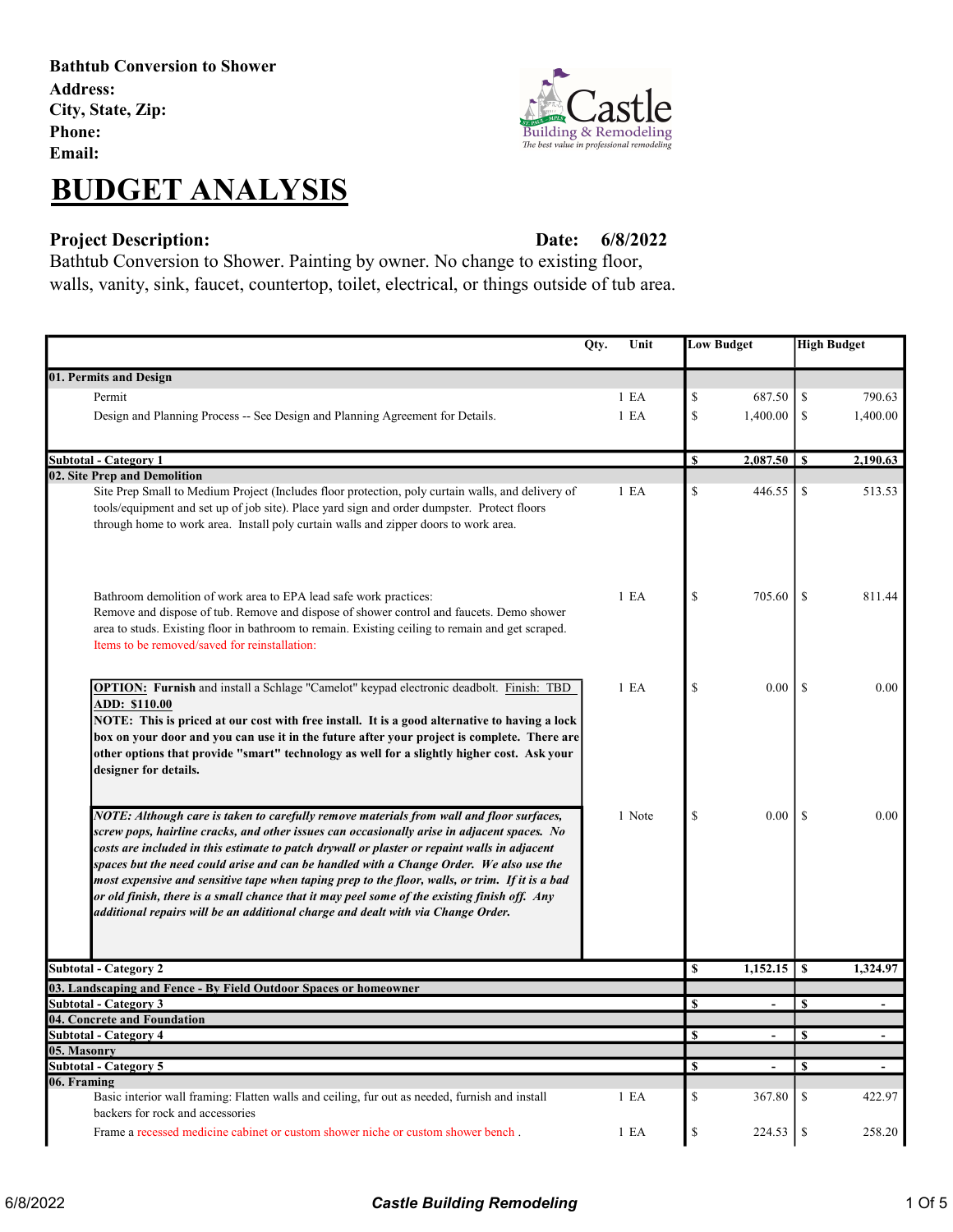| Interior wall framing (materials and labor) Also includes framing half wall at shower.                                                                                                                                                                                                                                                                                                                                                                                                                   | 15 LF            | $\mathbb{S}$ | 628.56         | $\mathcal{S}$ | 722.84         |
|----------------------------------------------------------------------------------------------------------------------------------------------------------------------------------------------------------------------------------------------------------------------------------------------------------------------------------------------------------------------------------------------------------------------------------------------------------------------------------------------------------|------------------|--------------|----------------|---------------|----------------|
| <b>Subtotal - Category 6</b>                                                                                                                                                                                                                                                                                                                                                                                                                                                                             |                  | \$           | 1,220.89       | S             | 1,404.02       |
| 09. Roofing, Flashing, Gutters                                                                                                                                                                                                                                                                                                                                                                                                                                                                           |                  |              |                |               |                |
| <b>Subtotal - Category 9</b>                                                                                                                                                                                                                                                                                                                                                                                                                                                                             |                  | S            |                | \$            |                |
| 10. Exterior Trim, Porches and Decks                                                                                                                                                                                                                                                                                                                                                                                                                                                                     |                  |              |                |               |                |
| <b>Subtotal - Category 10</b>                                                                                                                                                                                                                                                                                                                                                                                                                                                                            |                  | S            |                | \$            |                |
| 11. Siding, Soffit, and Fascia<br><b>Subtotal - Category 11</b>                                                                                                                                                                                                                                                                                                                                                                                                                                          |                  | \$           | $\blacksquare$ | \$            | $\blacksquare$ |
| 12. Exterior Doors and Trim                                                                                                                                                                                                                                                                                                                                                                                                                                                                              |                  |              |                |               |                |
| <b>Subtotal - Category 12</b>                                                                                                                                                                                                                                                                                                                                                                                                                                                                            |                  | \$           |                | \$            |                |
| 13. Windows                                                                                                                                                                                                                                                                                                                                                                                                                                                                                              |                  |              |                |               |                |
| <b>Subtotal - Category 13</b>                                                                                                                                                                                                                                                                                                                                                                                                                                                                            |                  | \$           |                | \$            |                |
| 14. Plumbing                                                                                                                                                                                                                                                                                                                                                                                                                                                                                             |                  |              |                |               |                |
| <b>NOTE TO CLIENTS:</b> During kitchen and bathroom remodels, the pipes (drains and<br>galvanized water lines) sit for extended periods of time with no water going through them.<br>The build up on the inside of the pipes dries up and sometimes can come free and clog either<br>a drain or water line, once the water is turned back on at the end of the project. There is no<br>money included to unclog a pipe if this happens and additional charges will occur.                                | 1 Note           | \$           | 0.00           | <sup>\$</sup> | 0.00           |
| <b>General Plumbing Note:</b> Any new waste or supply lines will be plastic, not copper or<br>galvanized.                                                                                                                                                                                                                                                                                                                                                                                                |                  |              |                |               |                |
| Plumbing permit                                                                                                                                                                                                                                                                                                                                                                                                                                                                                          | 1 E <sub>A</sub> | \$           | 343.75         | -S            | 395.31         |
| Furnish and install a p-trap and drain collar at shower drain for tile shower pan (Schluter adapter<br>and drain cover BY CASTLE)- see tile section                                                                                                                                                                                                                                                                                                                                                      | 1 E A            | \$           | 600.00         | \$            | 690.00         |
| Furnish and install shower faucet, diverter and controller;<br>Shower faucet package allowance \$300.00/set<br>Manufacturer:<br>Model #:<br>Finish:                                                                                                                                                                                                                                                                                                                                                      | 1 E <sub>A</sub> | \$           | 928.36         | -S            | 1,067.62       |
| Change out existing 1 1/2" drain to a 2" drain as required by code or misc. RI updates as needed<br>for all remodels.<br>NOTE: This is required for ALL new tub installs and tub to shower conversions where<br>the plumbing is accessible from below (unfinished basement)                                                                                                                                                                                                                              | 1 E <sub>A</sub> | \$           | 1,500.00       | \$            | 1,725.00       |
| <b>Subtotal - Category 14</b>                                                                                                                                                                                                                                                                                                                                                                                                                                                                            |                  | \$           | 3,372.11       | <sup>\$</sup> | 3,877.93       |
| <b>15. HVAC</b>                                                                                                                                                                                                                                                                                                                                                                                                                                                                                          |                  |              |                |               |                |
| <b>Subtotal - Category 15</b>                                                                                                                                                                                                                                                                                                                                                                                                                                                                            |                  | \$           |                | \$            |                |
| 16. Electrical                                                                                                                                                                                                                                                                                                                                                                                                                                                                                           |                  |              |                |               |                |
| <b>Specify device color:</b><br>White, light almond, or ivory are standard. PICK ONE<br>Specify switch style<br>Pole or Decora. PICK ONE                                                                                                                                                                                                                                                                                                                                                                 | 1 E A            | \$           | 0.00           | \$            | 0.00           |
| NOTE: Battery operated smoke detector and CO by homeowner. Will all need to be<br>functional and placed per code. Code requires each floor have one smoke detector. In<br>addition, any bedroom needs a smoke detector. Also there must be a carbon monoxide<br>detector within 10 feet of each bedroom. **If the rest of the home does not meet the above<br>code, homeowner will be responsible to update or if homeowner prefers, Castle will perform<br>updates and a change order will be issued**" | 1 Note           | \$           | 0.00           | -S            | 0.00           |
| NOTE: No wiring for security, doorbell, TV, speakers or phone is included in pricing. If<br>any low voltage wires are found in a wall being opened up, additional costs to re-route them<br>will occur.                                                                                                                                                                                                                                                                                                  | 1 Note           | \$           | 0.00           | -S            | 0.00           |
| NOTE: For all home owner provided fixtures, there may be additional install costs for more<br>complicated fixtures. ALL light fixtures must be specified prior to contract signing and be<br>UL listed to pass inspection. All material issues related to materials supplied by owner are<br>the responsibility of the owner to resolve. Extra trade partner trip charges may apply for<br>return visits if material issues can not be resolved in timely manner.                                        | 1 Note           | \$           | 0.00           | -S            | 0.00           |
| <b>Subtotal - Category 16</b>                                                                                                                                                                                                                                                                                                                                                                                                                                                                            |                  | \$           | 0.00           | \$            | 0.00           |
| 17. Insulation<br>Basic Bath Insulation - Furnish and install R-13 or R-19 batt insulation, depending on the cavity                                                                                                                                                                                                                                                                                                                                                                                      | 1 E A            | \$           | 404.95         | \$            | 465.69         |
| size, in the exterior walls and 4mil poly, foam window (if required) and foam ceiling/floor<br>penetrations to code                                                                                                                                                                                                                                                                                                                                                                                      |                  |              |                |               |                |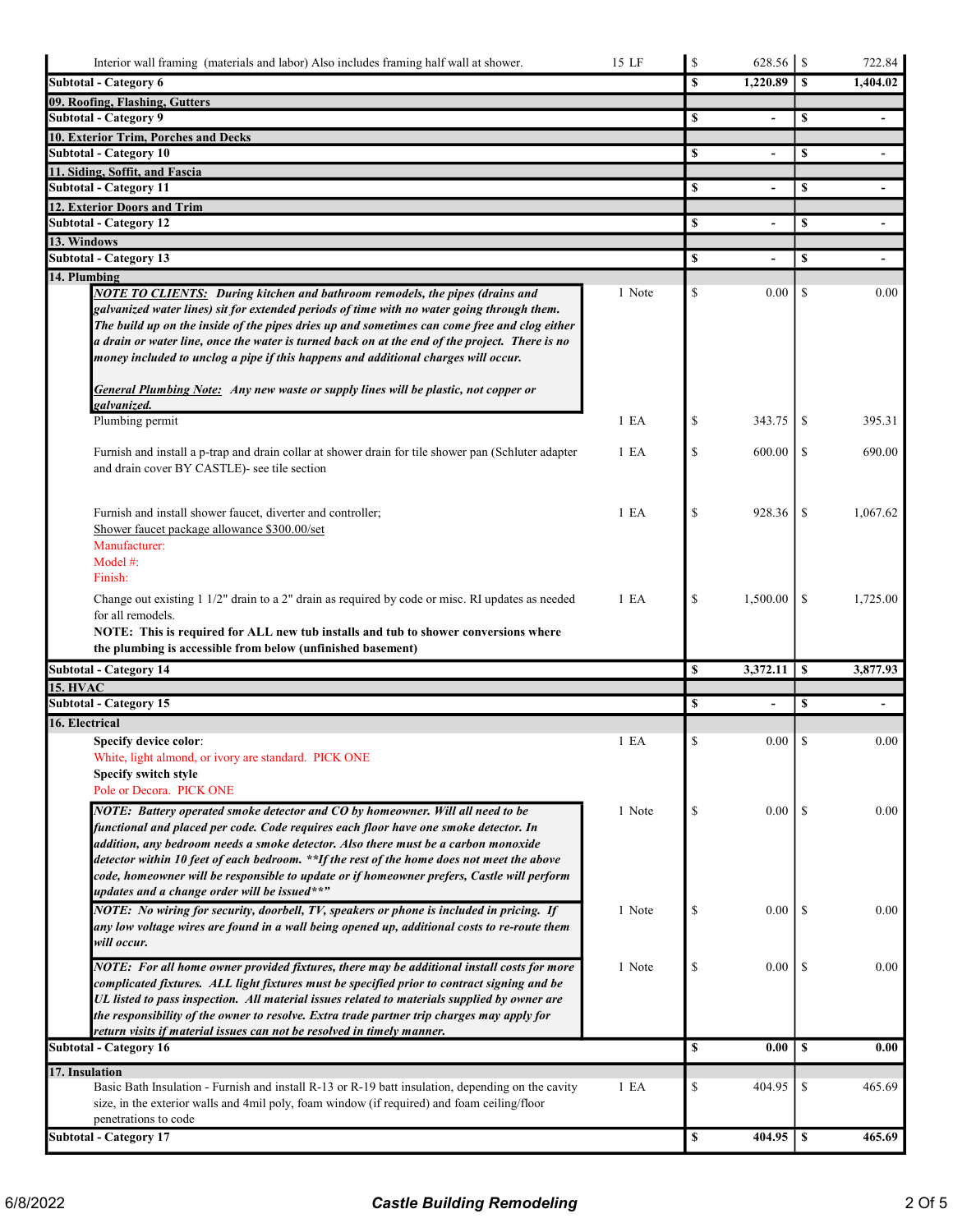| 18. Drywall                                                                                      |                  |                                |               |           |
|--------------------------------------------------------------------------------------------------|------------------|--------------------------------|---------------|-----------|
| Drywall or plaster patch                                                                         | 3 EA             | \$<br>377.10                   | \$            | 433.67    |
| Patching and skim coating plaster walls / ceilings                                               | 66 SF            | \$<br>420.75                   | \$            | 483.86    |
| <b>Subtotal - Category 18</b>                                                                    |                  | \$                             |               | 917.53    |
| 19. Tile and Stone                                                                               |                  |                                |               |           |
| Prep for tiled shower floor (includes packing pan and waterproofing).                            | 1 E A            | \$<br>820.60                   | <sup>\$</sup> | 943.69    |
| Schluter-point drain-square. Stainless is the standard included.                                 |                  |                                |               |           |
| Model:                                                                                           |                  |                                |               |           |
| Finish:                                                                                          |                  |                                |               |           |
| Style:                                                                                           |                  |                                |               |           |
| Curb or curbless:                                                                                |                  |                                |               |           |
| If curbless and linear drain is not at shower entrance, framing must be modified- see framing    |                  |                                |               |           |
| Install custom tiled shower floor                                                                | 21 SF            | \$<br>799.20                   | <sup>\$</sup> | 919.08    |
| \$10.50/SF tile allowance;                                                                       |                  |                                |               |           |
| Recommended to chose tile 3x3 or smaller to allow for slope. If upgrade to line drain, larger    |                  |                                |               |           |
| tiles can be used.                                                                               |                  |                                |               |           |
| Supplier:                                                                                        |                  |                                |               |           |
| Spec#/description:                                                                               |                  |                                |               |           |
| Install kerdi board tile backer. Standard for shower or wet walls.                               | 118 SF           | \$<br>999.13                   | \$            | 1,149.00  |
|                                                                                                  |                  |                                |               |           |
| Install large format tile on shower surround walls using spacers.                                | 118 SF           | \$<br>4,974.29                 | \$            | 5,720.43  |
| Tile allowance: \$4.50/SF                                                                        |                  |                                |               |           |
| Supplier:                                                                                        |                  |                                |               |           |
| Spec#/description:                                                                               |                  |                                |               |           |
|                                                                                                  |                  |                                |               |           |
| Furnish and install accent tile, pattern TBD;                                                    | 11 SF            | \$<br>846.81                   | <sup>\$</sup> | 973.83    |
| Tile allowance \$16.50/SF                                                                        |                  |                                |               |           |
| Supplier:                                                                                        |                  |                                |               |           |
| Spec#/description:                                                                               |                  |                                |               |           |
| Furnish and install tiled niche in tub/shower area. 6"x12", 12"x12", 20"x12", or 28"x12" pre-    | 1 E <sub>A</sub> | \$<br>484.89                   | \$            | 557.62    |
| made schluter niches. These are meant to fit btw 16" o.c. framing.                               |                  |                                |               |           |
| Note - tile material cost is in the SF above                                                     |                  |                                |               |           |
| Furnish and install tiled non-floating; premade max sizes of 24" triangle wall dimension, or max | 1 E A            | \$<br>800.38                   | \$            | 920.43    |
| 48w x16d x 20h rectangle.                                                                        |                  |                                |               |           |
| Note - tile material cost in the SF above                                                        |                  |                                |               |           |
|                                                                                                  |                  |                                |               |           |
| Tile edging - (figured per 8' stick)                                                             | 8 EA             | \$<br>444.34                   | \$            | 511.00    |
| Manufacturer: Schluter                                                                           |                  |                                |               |           |
| Style: Jolly                                                                                     |                  |                                |               |           |
| Thickness: to match tile                                                                         |                  |                                |               |           |
| Finish: Satin Nickel / Chrome / Painted Included (Others at Upgrade)                             |                  |                                |               |           |
|                                                                                                  |                  |                                |               |           |
| GROUT - 10# Tec Power Grout                                                                      | 2 EA             | \$<br>69.53                    | \$            | 79.95     |
| Color:                                                                                           |                  |                                |               |           |
| Stock Material Costs - Denshield, Mud, Self Leveler, Mastic, Thinset, Redguard, Tape, Caulk,     | 1 E A            | \$<br>942.87                   | -S            | 1,084.30  |
| Sponges, Silicone, etc. Include on all Tile projects.                                            |                  |                                |               |           |
|                                                                                                  |                  |                                |               |           |
| <b>Subtotal - Category 19</b>                                                                    |                  | \$<br>11,182.02                | <sup>\$</sup> | 12,859.33 |
| 20. Millwork, Doors, Hardware                                                                    |                  |                                |               |           |
| <b>Subtotal - Category 20</b>                                                                    |                  | \$<br>$\overline{\phantom{0}}$ | $\mathbb S$   |           |
|                                                                                                  |                  |                                |               |           |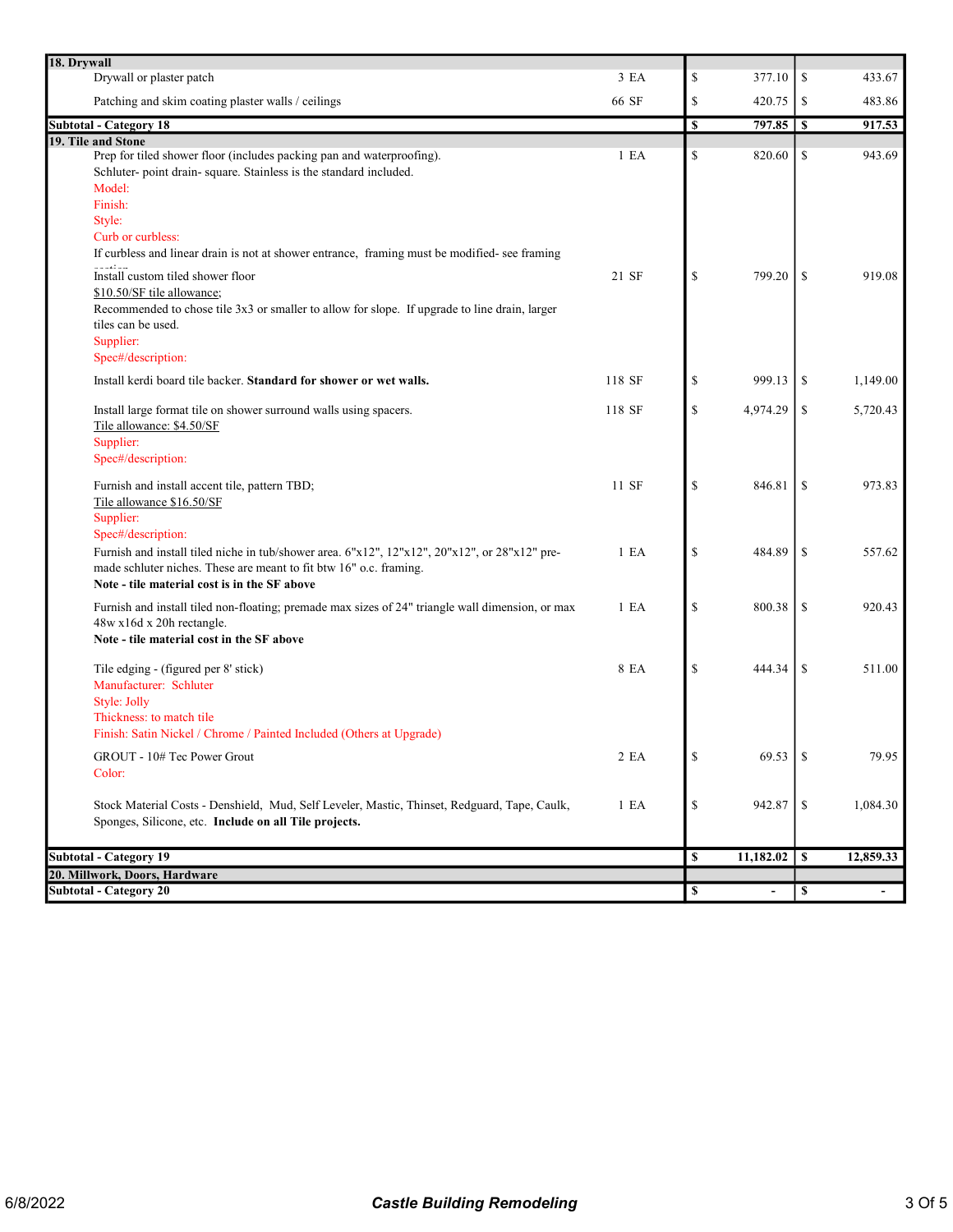| <b>CABINET SPECS:</b>                                                                              | 1 E A            | $\mathbb{S}$ | 0.00                     | \$            | 0.00                             |
|----------------------------------------------------------------------------------------------------|------------------|--------------|--------------------------|---------------|----------------------------------|
| Cabinet Line: Crystal Current or Crystal Keyline                                                   |                  |              |                          |               |                                  |
| Box Type: Frameless, Framed, Inset                                                                 |                  |              |                          |               |                                  |
| Door Construction: MDF or Wood                                                                     |                  |              |                          |               |                                  |
| Door Style:                                                                                        |                  |              |                          |               |                                  |
| Drawer Style: 5 piece or slab                                                                      |                  |              |                          |               |                                  |
| Drawer box construction: Interior material: select one- natural melamine on particle board         |                  |              |                          |               |                                  |
| substrate standard or natural basswood veneer on plywood substrate upgrade, white melamine on      |                  |              |                          |               |                                  |
| particle board substrate option for current frameless, or all plywood green core box with natural  |                  |              |                          |               |                                  |
| maple veneer if keyline; finished interiors of any cabinets would be noted on plans.               |                  |              |                          |               |                                  |
| <b>Wood Species:</b>                                                                               |                  |              |                          |               |                                  |
| Finish: paint or stain                                                                             |                  |              |                          |               |                                  |
| Color:                                                                                             |                  |              |                          |               |                                  |
| Sheen:                                                                                             |                  |              |                          |               |                                  |
| Specialties: (distressing, highlights, etc.)                                                       |                  |              |                          |               |                                  |
| Crown:                                                                                             |                  |              |                          |               |                                  |
| Shoe: Yes                                                                                          |                  |              |                          |               |                                  |
| Finished end: Furniture groove finished end (standard) or optional upgrade to flush finished       |                  |              |                          |               |                                  |
| Any applied doors or end panels to sides or backs of cabinets will be noted on plans. If not on    |                  |              |                          |               |                                  |
| drawing, not included.                                                                             |                  |              |                          |               |                                  |
| Any accessories will be noted on plan. If accessory provided by Castle and not Cabinet             |                  |              |                          |               |                                  |
| <b>APPLIANCES:</b>                                                                                 | 1 Note           | \$           | 0.00                     | -S            | 0.00                             |
| NOTE: Client to communicate with appliance supplier regarding delivery of appliances they          |                  |              |                          |               |                                  |
| purchased and arrange to meet/receive delivery themselves. The project manager will be in          |                  |              |                          |               |                                  |
| communication with client regarding that timing.                                                   |                  |              |                          |               |                                  |
|                                                                                                    |                  |              |                          |               |                                  |
| <b>Subtotal - Category 21</b>                                                                      |                  | $\mathbf S$  | $0.00 \mid S$            |               | 0.00                             |
| 22. Specialties                                                                                    |                  |              |                          |               |                                  |
| <b>Subtotal - Category 22</b>                                                                      |                  | \$           | $\overline{\phantom{a}}$ | \$            | $\overline{\phantom{a}}$         |
|                                                                                                    |                  |              |                          |               |                                  |
| 23. Flooring                                                                                       |                  |              |                          |               |                                  |
|                                                                                                    |                  |              |                          |               |                                  |
| <b>Subtotal - Category 23</b>                                                                      |                  | \$           | $\overline{\phantom{a}}$ | <sup>\$</sup> |                                  |
| 24. Painting and Decorating                                                                        |                  |              |                          |               |                                  |
| NOTE: Please note that when the homeowner is doing the painting, they are responsible for          | 1 Note           | \$           | 0.00                     | \$            |                                  |
| caulking, filling nail holes, and repairing minor wall and ceiling dings. There will need to       |                  |              |                          |               | 0.00                             |
| be a few rounds of touch-ups, due to the nature of construction, and that falls under the          |                  |              |                          |               |                                  |
| scope of the painter.                                                                              |                  |              |                          |               |                                  |
|                                                                                                    |                  |              |                          |               |                                  |
|                                                                                                    |                  |              |                          |               |                                  |
| <b>Subtotal - Category 24</b>                                                                      |                  | \$           | 0.00                     | l S           |                                  |
| 25. Clean Up and Debris Removal                                                                    |                  |              |                          |               |                                  |
| Disposal and clean-up - remove all site prep, wipe down and broom sweep area. Haul all extra       | 1 E A            | \$           | 314.37                   | <sup>\$</sup> |                                  |
| material off site.                                                                                 |                  |              |                          |               |                                  |
|                                                                                                    |                  |              |                          |               |                                  |
|                                                                                                    |                  |              |                          |               |                                  |
| <b>DUMPSTER NOTE:</b> If the dumpster is placed on the street, and the city calls a snow           | 0 E <sub>A</sub> | \$           | 0.00                     | -S            |                                  |
| emergency or street cleaning, there will be an additional \$200 charge per move or violation via a |                  |              |                          |               |                                  |
| change order. Sometimes it will get moved, sometimes it will just get fined. The charge is the     |                  |              |                          |               |                                  |
| same either way.                                                                                   |                  |              |                          |               |                                  |
|                                                                                                    |                  |              |                          |               |                                  |
| 6 Yard mini roll-off dumpster - smaller truck for smaller places 2.5 ton maximum. NOTE: for        | 1 E A            | \$           | 256.25                   | -S            |                                  |
| 30 days only. Use line above for estimated days over 30 days. In driveway.                         |                  |              |                          |               | 0.00<br>361.52<br>0.00<br>294.69 |
|                                                                                                    |                  |              |                          |               |                                  |
| Regular portable restroom (one month)                                                              | 1 E A            | \$           | 212.50                   | -S            |                                  |
|                                                                                                    |                  |              |                          |               | 244.38                           |
| NOTE: This cost can be saved if home owner is ok with making a bathroom in the house               |                  |              |                          |               |                                  |
| available to Castle and it's trade partners                                                        |                  |              |                          |               |                                  |
| <b>Subtotal - Category 25</b>                                                                      |                  | \$           | 783.12                   | l S           |                                  |
| <b>Project Subtotal</b>                                                                            |                  | \$           | 21,000.59                | l S           |                                  |
| 26. Designer Oversight & Project Management                                                        |                  | \$           | 2,415.07                 | -S            | 900.58<br>23,940.67<br>2,777.33  |
| 27. Overhead and Profit                                                                            |                  | \$           |                          | -S            |                                  |
|                                                                                                    |                  |              | 3,465.10                 |               | 3,984.86                         |
| <b>Grand Total**</b>                                                                               |                  | \$           | 26,880.75                | l \$          | 30,912.86                        |